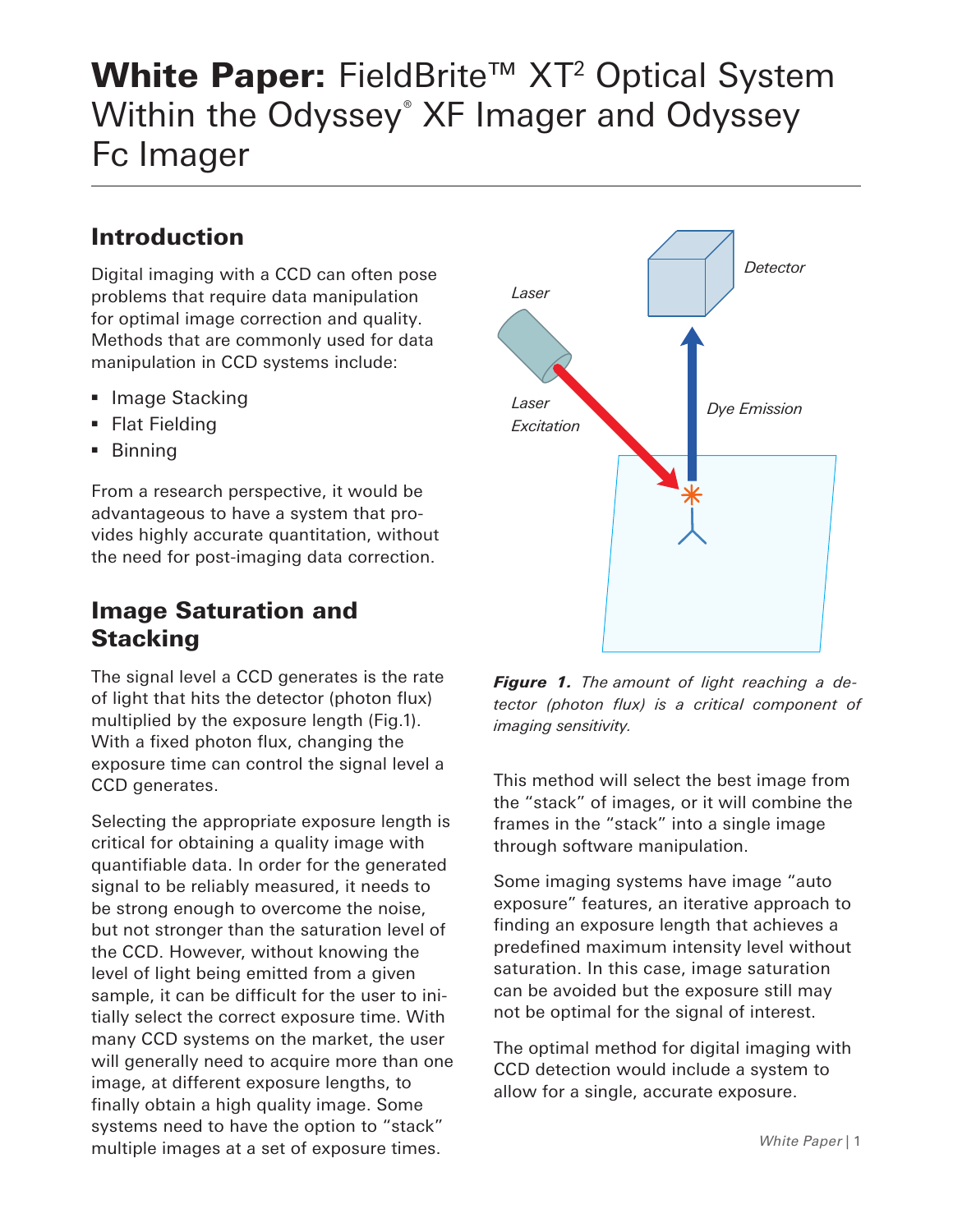# Flat Fielding

Some CCD-based imaging systems offer a flat fielding technology that corrects for image nonuniformity within the initial image capture. This nonuniformity may be due to the lens, and for fluorescence imaging, the illumination, or the filters. Ideally, an instrument would be designed to give a reproducible imaging experience with low coefficients of variation (CV) without data manipulation (Fig. 2).





*Figure 2. The top image shows data that were imaged with CCD detection and resulted in image nonuniformity. The bottom image shows the same data after being altered with flat fielding technology. With proper optical design, the bottom image should be possible without image manipulation.*

#### Noise Reduction Techniques and Binning

Camera manufacturers and CCD users have found many techniques to reduce the noise of the camera relative to the signal the CCD generates. These techniques enable reliable detection of samples emitting low amounts of signal. As mentioned above, one technique is image "stacking", which includes the acquisition of multiple frames of the same data and combining them into one image.

Another common technique used to reduce noise is binning. Binning consists of the addition of signal from a group of pixels together as they are read out of the CCD to form a larger pixel. This can produce higher signal, relative to noise, and results in improved sensitivity. This technique of combining pixels, however, results in lower image resolution (Fig. 3).



*Bottom: With Binning, 4x zoom*

*Figure 3. An example of the effect of binning on a sample – it will produce a brighter image, but with a reduced resolution quality.*

#### FieldBrite™ XT<sup>2</sup> Technology

The FieldBrite XT<sup>2</sup> optical system within the Odyssey® XF and Odyssey Fc Imaging Systems has a highly advanced design that eliminates the need for post-image capture data correction.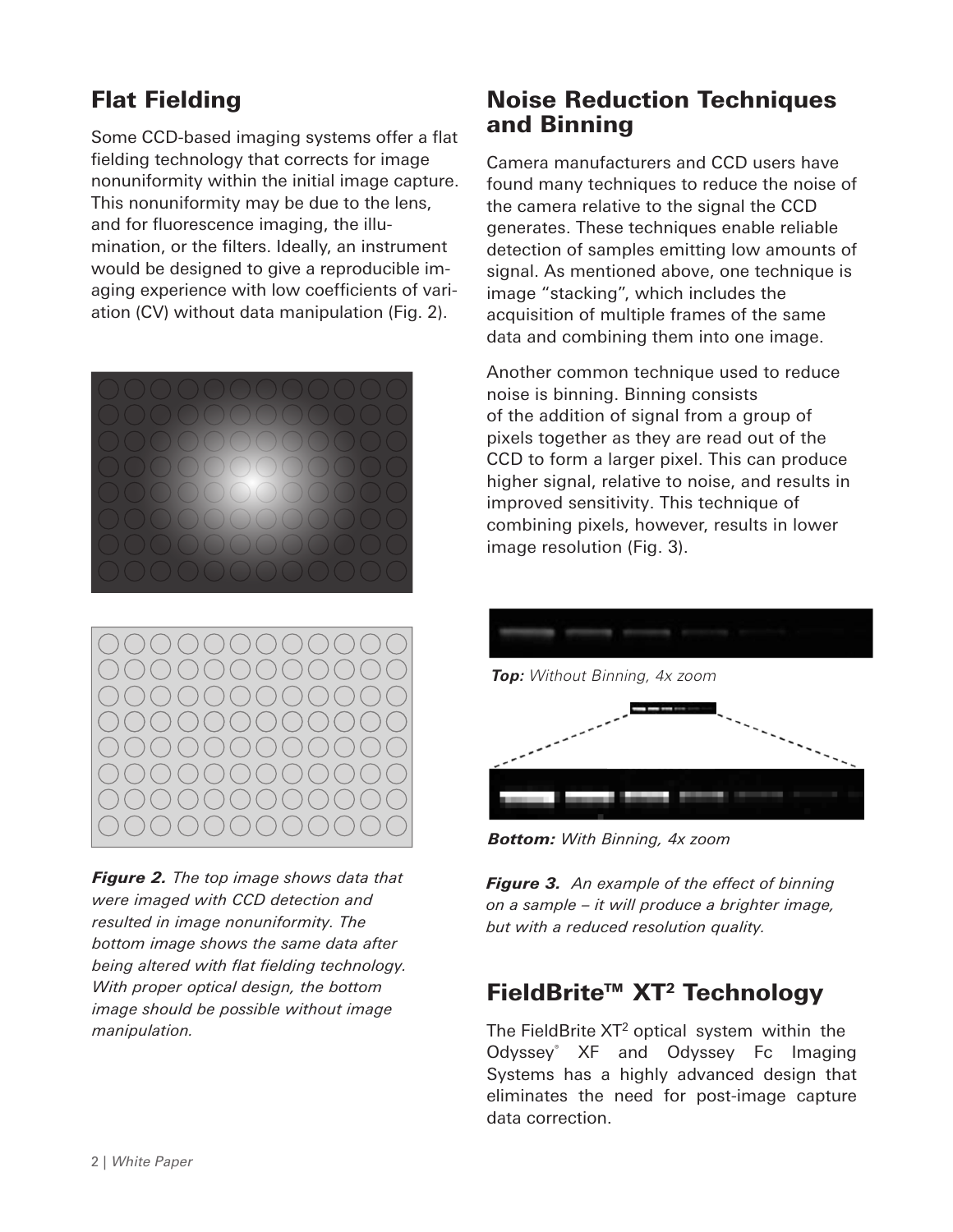The FieldBrite™ XT<sup>2</sup> system also provides images with an exceptionally wide dynamic range without the need for the user to take multiple exposures or perform post-imaging data manipulation, such as flat fielding, noise reduction or binning.

The FieldBrite XT<sup>2</sup> optical system eliminates the need for image "stacking" and the worry of image saturation. The user selects only the total acquisition time before taking the one, and only, image necessary. This system provides images with a six-log dynamic range that produces a single image showing both strong and weak bands, without saturation. Because there is no need for software manipulation post-image capture, the FieldBrite  $XT<sup>2</sup>$  optical system consistently produces quantifiable data.

The FieldBrite  $XT^2$  optical system provides uniformity across the entire field of view with a coefficient of variation of less than 3% (Fig. 4). Even laser illumination is superior to flat fielding technology, which is simply a post-image capture software manipulation, because it offers an image that is already flat – no additional software corrections are required by the user.

The even laser illumination, along with a dynamic range of greater than six logs, allows a FieldBrite  $XT<sup>2</sup>$  user to obtain a high quality image the first time, every time, without worrying about what exposure time to use in order to avoid saturation, or where to place the sample for best results. Because this technology does not require data manipulation, it is presented in its most accurate, quantifiable form. This feature also allows for superior data reproducibility.

In FieldBrite XT<sup>2</sup> technology, binning is not needed to increase sensitivity because of the low background resulting from its patented design. Because binning sacrifices resolution, this optical system has optimized resolution and sensitivity for high quality performance and image quality.



*30 s 700 nm – 1.88% CV 800 nm – 1.36% CV*



*2 min 700 nm – 1.83% CV 800 nm – 1.42% CV*



*10 min 700 nm – 1.86% CV 800 nm – 1.41% CV*

*Figure 4. The three images above were acquired using the Odyssey Fc Imaging System, with 100 spots analyzed per image across the entire field of view showing acquisition times with %CV per channel.*

The noise reduction techniques employed in the FieldBrite  $XT<sup>2</sup>$  optical system enable the detection of low light levels at the full resolution of the CCD. The only limitations in imaging with this technology almost always come from non-specific binding or optical background from the sample, not from the system itself.